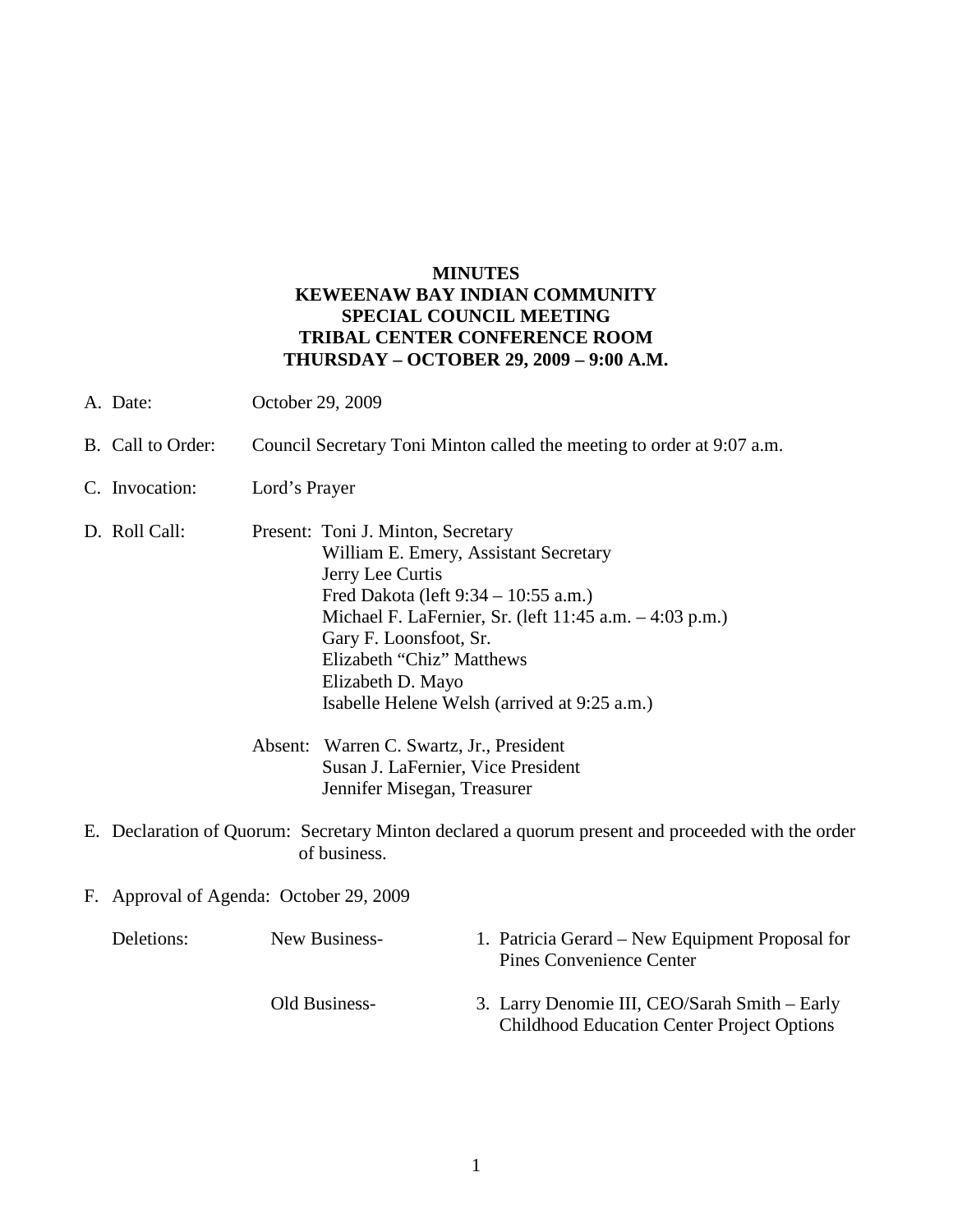**MOTION MADE BY GARY F. LOONSFOOT, SR. TO APPROVE THE AGENDA WITH THE CHANGES. SUPPORTED BY ELIZABETH "CHIZ" MATTHEWS. SEVEN IN FAVOR (William E. Emery, Jerry Lee Curtis, Fred Dakota, Michael F. LaFernier, Sr., Gary F. Loonsfoot, Sr., Elizabeth "Chiz" Matthews, Elizabeth D. Mayo), OPPOSED - 0, ABSTAINING - 0, FOUR ABSENT (Warren C. Swartz, Jr., Susan J. LaFernier, Jennifer Misegan, Isabelle H. Welsh), MOTION CARRIED.**

G. For Your Information:

- 1. Letter of Resignation effective immediately Jim Rasanen, Gaming Commissioner
- 2. An Invite from Baraga County Chamber of Commerce to Network and Tour CertainTeed Ceilings in L'Anse, November 10, 2009 4:00 – 6:00 p.m.
- H. Approval of Meeting Minutes:
	- 1. June 18, 2009

**MOTION MADE BY GARY F. LOONSFOOT, SR. TO APPROVE THE JUNE 18, 2009 MEETING MINUTES. SUPPORTED BY WILLIAM E. EMERY. SEVEN IN FAVOR (William E. Emery, Jerry Lee Curtis, Fred Dakota, Michael F. LaFernier, Sr., Gary F. Loonsfoot, Sr., Elizabeth "Chiz" Matthews, Elizabeth D. Mayo), OPPOSED - 0, ABSTAINING - 0, FOUR ABSENT (Warren C. Swartz, Jr., Susan J. LaFernier, Jennifer Misegan, Isabelle H. Welsh), MOTION CARRIED.**

- I. New Business:
	- 1. Ginny Ann Jermac Request for Barbara Mantila needing assistance with Travel Expenses for Medical Appointments – Round Trip Ticket to Minneapolis

**MOTION MADE BY WILLIAM E. EMERY TO APPROVE THE NOVEMBER 11TH FLIGHT FOR BARBARA MANTILA AFTER UTILIZING THE EMERGENCY FUNDING. SUPPORTED BY MICHAEL F. LAFERNIER, SR. SEVEN IN FAVOR (William E. Emery, Jerry Lee Curtis, Fred Dakota, Michael F. LaFernier, Sr., Gary F. Loonsfoot, Sr., Elizabeth "Chiz" Matthews, Elizabeth D. Mayo), OPPOSED - 0, ABSTAINING - 0, FOUR ABSENT (Warren C. Swartz, Jr., Susan J. LaFernier, Jennifer Misegan, Isabelle H. Welsh), MOTION CARRIED.**

J. Old Business:

1. Elizabeth Mayo – 1st Reading Proposed Ordinance 2009-03 - Amendment to Ordinance 2004- 001 KBIC Hunting, Fishing, Trapping and Gathering Code

#### **Isabelle Welsh arrived at 9:25 a.m.**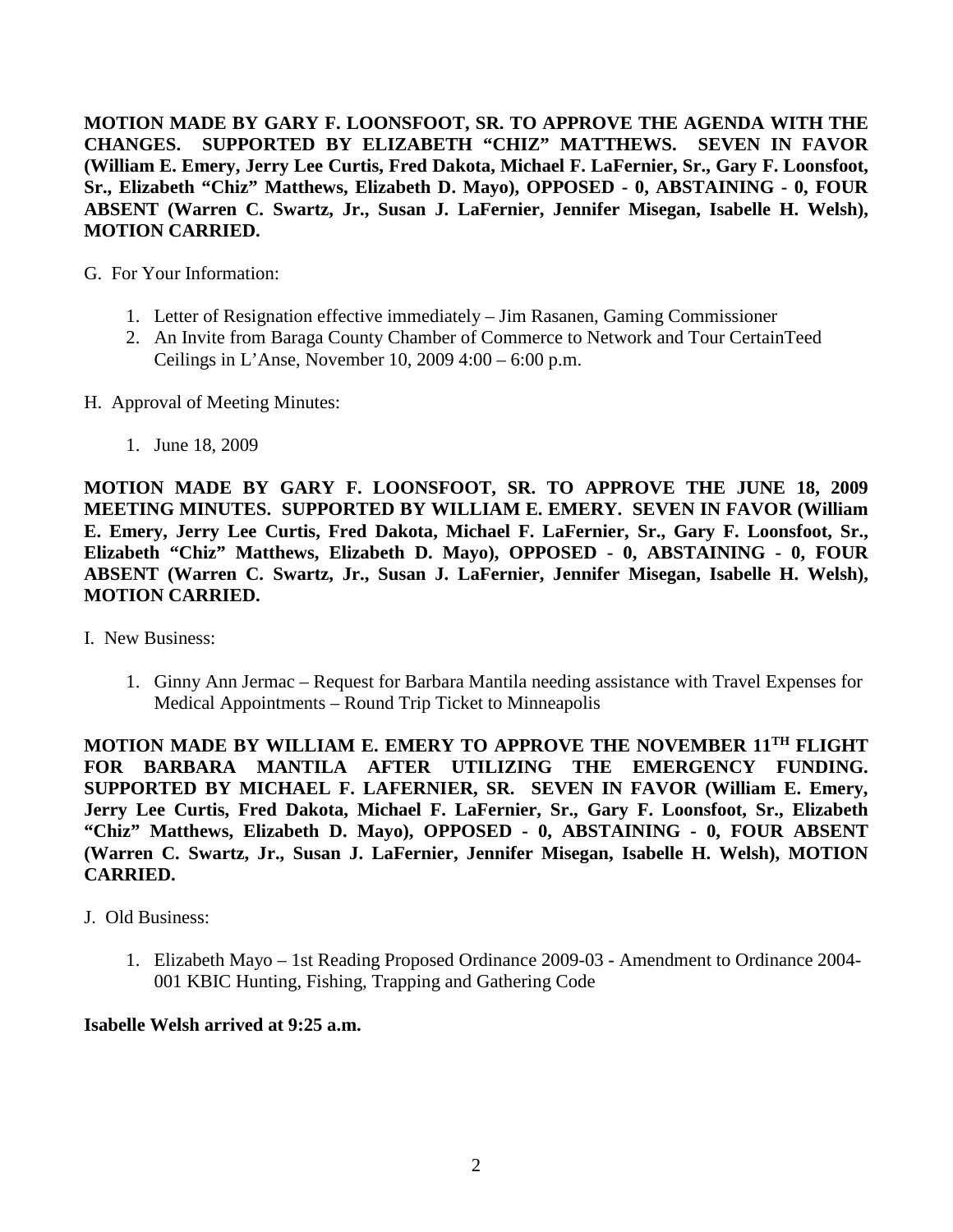**MOTION MADE BY ELIZABETH D. MAYO TO WAIVE THE 1ST READING OF PROPOSED AMENDMENT 2009-03 TO KBIC HUNTING, FISHING, TRAPPING AND GATHERING CODE ORDINANCE 2004-01 AND SCHEDULE A DATE AT THE NEXT MEETING FOR THE 2ND READING. SUPPORTED BY GARY F. LOONSFOOT, SR. SEVEN IN FAVOR (William E. Emery, Jerry Lee Curtis, Fred Dakota, Michael F. LaFernier, Sr., Gary F. Loonsfoot, Sr., Elizabeth "Chiz" Matthews, Elizabeth D. Mayo), OPPOSED - 0, ONE ABSTAINING (Isabelle H. Welsh), THREE ABSENT (Warren C. Swartz, Jr., Susan J. LaFernier, Jennifer Misegan), MOTION CARRIED.**

**Break: 9:27 – 9:34 a.m.**

#### **Fred Dakota left at 9:34 a.m.**

2. Doreen Blaker – Resolution KB-1716-2009 Wildland Fire Management Cooperative Agreement for non-recurring funding between KBIC and B.I.A. Midwest Region - Present: Becky Genschow/Tom Chosa/George Decota/Darian Decota/Charlie Gauthier

**MOTION MADE BY GARY F. LOONSFOOT, SR. TO APPROVE RESOLUTION KB-1716- 2009 FIREFIGHTERS COOPERATIVE AGREEMENT. SUPPORTED BY JERRY LEE CURTIS. SEVEN IN FAVOR (William E. Emery, Jerry Lee Curtis, Michael F. LaFernier, Sr., Gary F. Loonsfoot, Sr., Elizabeth "Chiz" Matthews, Elizabeth D. Mayo, Isabelle H. Welsh), OPPOSED - 0, ABSTAINING - 0, FOUR ABSENT (Warren C. Swartz, Jr., Susan J. LaFernier, Jennifer Misegan, Fred Dakota), MOTION CARRIED.**

- 3. Francis LaPointe, CFO/Larry Denomie III, CEO/Dawn Richards, Controller Ojibwa Community College MOA - Francis LaPointe gave his recommendations to the Council in regards to the OCC separating their payroll and benefits from the Tribe. He feels it would be best to have the college outsource their accounting. The Higher Learning Commission's report was to separate the college functions from the Tribe. Further discussion on the MOA will be scheduled for next Thursday's meeting.
- K. Closed Session:
	- 1. Toni Minton Gaming Commissioner Vacancy
	- 2. Gregg Nominelli, Economic Developer
		- a) Proposed Business Opportunity
		- b) Bay View Vision Lease
	- 3. Larry Denomie III, CEO

**MOTION MADE BY ELIZABETH "CHIZ" MATTHEWS TO GO INTO CLOSED SESSION AT 10:06 A.M. SUPPORTED BY GARY F. LOONSFOOT, SR. SIX IN FAVOR (William E. Emery, Jerry Lee Curtis, Michael F. LaFernier, Sr., Gary F. Loonsfoot, Sr., Elizabeth "Chiz" Matthews, Isabelle H. Welsh), ONE OPPOSED (Elizabeth D. Mayo), ABSTAINING - 0, FOUR ABSENT (Warren C. Swartz, Jr., Susan J. LaFernier, Jennifer Misegan, Fred Dakota), MOTION CARRIED.**